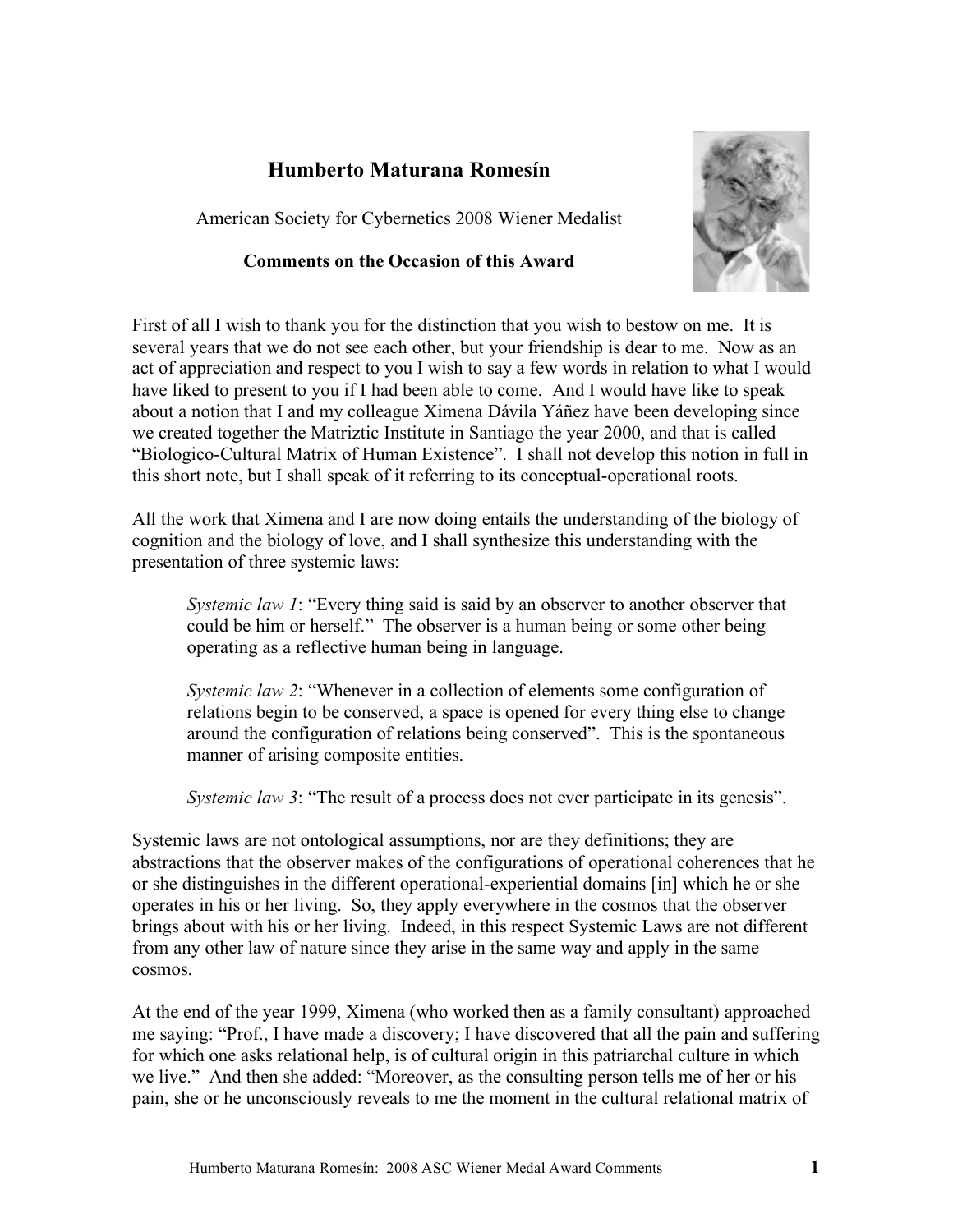her or his living where the pain and suffering that she or he is now living originated; and in the same process she or he unconsciously reveals me also the path out of such pain and suffering in the cultural relational matrix that she or he is living now". And in the flow of our conversations along the months she showed me that the pain arose in a moment of denial of love in the past but was not of the past because it existed in being continuously conserved in the present. This was a remarkable assertion that I did not take lightly. When Freud introduced a social view in his study of hysteria, he spoke of trauma and of repression; Ximena spoke of the negation of love in the cultural domain, and spoke of conservation of pain in the present.

We human beings exist in the present, in a continuously changing present, the past and the future do not exist as such, and they are manners of being now, in the present. The cosmos that we generate in our living occurs, exists, as a continuously changing present. The past is a way of explaining the present being lived arose in its continuous change by proposing a generative mechanism that would have given rise to it if the operational coherences of the now being lived were conserved. The future is a manner of living now in the proposition of what would happen if the operational coherences of the present being lived now are conserved in the continuously changing present being lived. Autopoiesis, living, occurs as an in a continuously changing present: living occurs in no time, in zero time.  $i$ But what is time, then?  $\lambda$  is it not time one dimension of the physical space?  $\lambda$  What are we saying when we speak or talk about regulation and control?

These questions lead me to the following reflections and conversations with my colleagues of the Institute:

When we speak of regulation and control we intend to relate logically processes that occur in non-intersecting domains and which can only be correlated historically through the memory of their repeated but independent observation. In these circumstances, our ancestors using memory as an operational referent, invented time as an imaginary spatial dimension that would allowed them to connect semantically otherwise not related events that result in the historical structural change of a system. Let me use a pressure cooking pot as an example to illustrate what I mean. It is usually said that in a pressure cooking pot the "rider" that is placed on an opening on top of the lid of the pot, operates as a valve that lets the steam out to regulates the temperature of the water in it. What actually occurs is that the pressure cooking pot with water in it and under the fire, has a dynamic architecture whose structural changes result in some independent events occurring in several noneintersecting operational domains that an observer is able to correlate, and then put together in what seems to be a logically coherent causal story in the domain of cooking by saying that the rider regulates the temperature in the cooking process. The observer can do this only after inventing an imaginary spatial dimension that would allow him or her to connect through his or her memory as a single event processes that he or she has lived (or has imagined to have lived) in different presents that are otherwise unrelated.

I do not say that our ancestor reflected as I am doing now when they invented time. It was not necessary for them to do so, they just languaged it in their living together as a particular coordination of doings in the flow of their recursive coordinations of coordinations of doings as they lived together as languaging beings. Moreover, in doing so they generated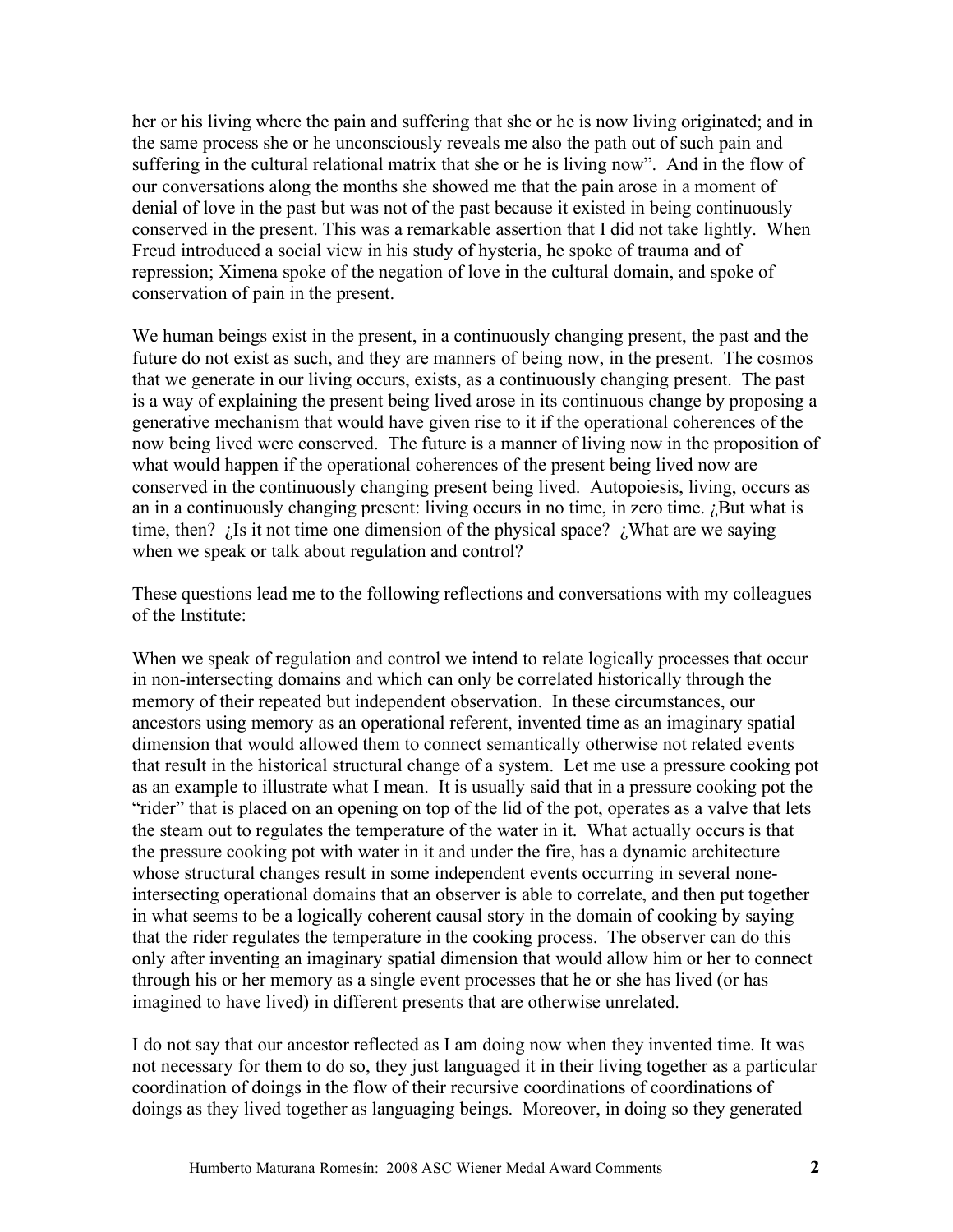time in the same spontaneity as they generated each one and all the things, entities, notions concepts, … of the worlds that they lived as they live together their languaging human living.

Time as an imaginary spatial dimension transformed the human operational-conceptual world as other imaginary notions like imaginary numbers have also done. I think that the invention and use of time as an imaginary new dimension of space in the three dimensional present in which our non-languaging existence occurs, permitted us cultural human beings to conceptually and operationally connect not-connected processes and events occurring in independent domains by creating the operational domain of descriptions as a manner of living in the flow of events in their succession in "time". The semantic notions that the imaginary dimension of time permitted to introduce in the description of the operation of systems became an operational dynamics connecting process that occur in domains that do not intersect because they occur in different presents. The use of semantic notions seemed to facilitate the understanding of the operation of systems by treating processes that occur in non-intersecting domains as if they occurred in our daily life which is where semantic notions operate.

The beauty of using the imaginary dimension of time in the description of what we do, we think, or we see in the flow of our living, is that it permits us to propose connections in the present that we are living with whatever we imagine that we are living or that have lived, regardless of whether they occurred in the same or in non-intersecting operational domains. The use of the imaginary spatial dimension time permits us to reflect on what we do and feel as if we were, without knowing it, in a shadow theater, relating things that we do not see that cannot be related because they occur in different non-intersecting operational domains. To do this, though has had an undesired additional consequence, namely, it has obscured our understanding of the architectural dynamics, which as a flow of structural change in the continuous changing present of existence, gives its historical unity to a system that in the flow of its own existence occurs without past and future as a continuous now. The most usual and difficult trap that comes from such blindness on the structural dynamics of systems, is resorting to reductionism in an attempt to escape the realization that past and future are cultural manners of living in the present.

We human beings cannot live as cultural human beings without time, but we live our biological continuous changing present without time, that is in zero time, as all living beings do even when we use the notion of time as a physical dimension, forgetting that it is an imaginary explanatory spatial dimension invented to bound the beginning and the end of systems in their operation as discrete entities. The cosmos that we bring about as cultural human beings exists in time, but all the process that we describe as occurring in by themselves in it occur in zero time. Organisms operate as discrete singular entities, or totalities, in a continuously changing present, and they exist as totalities bounded by borders generated through their own operation, without end or beginning because they occur outside our description in zero time. It is we cultural humans that exist in time who want a temporal closure for organisms, and wish to see them with beginning and end. But to do so we have to use time leaving out for a while semantic explanatory notions or semantic connections, and look at the organisms as dynamic architectures and see them as a continuously transforming structural dynamics in the present. If we manage to do so in our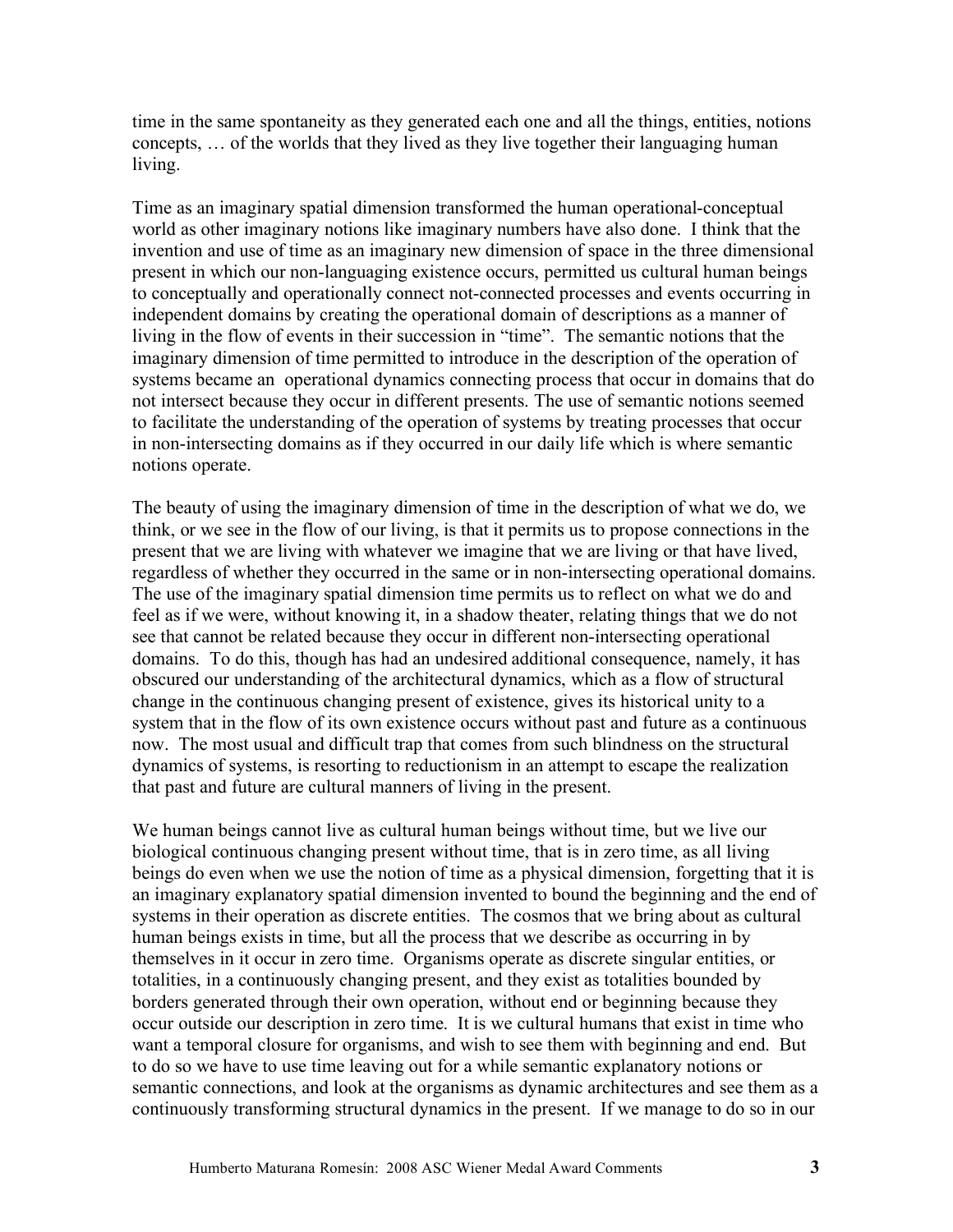imagination, we shall indeed see organisms as self-bounding four dimensions autopoietic totalities with the form of a sausage that is beginning at its conception, and that is ending at its death.

This can be illustrated with a drawing of a vertical sausage of processes to be looked through a slit that moves from its beginning to its end (or birth and death in an organism). [*See illustration and instructions below – Ed.*] If we do this, we will see at every moment as we look through the sliding slit a changing present disconnected from all other moments of changing present that we have already seen or that we think that we will see later. If all that we see in our living is a slice of our continuously changing presents, the imaginary spatial dimension of time offer us two basic possibilities to interconnect the separated presents of our living. One is to interconnect them with a thread of semantic notions such as control, information, purpose, or regulation, that are semantic notions that we easily use in our daily life in occasions where memory helps us not to confuse the description of a process with the process itself. The other basic possibility is to orient ourselves to see the changing dynamic architecture that the organism, with everything else in the cosmos or worlds that we bring about in our cultural living is. I consider that this second possibility is the one that will lead us to the understanding of our existence as cultural human beings because it will lead us to see how not-intersecting relational-operational domains arise continuously with what we do, as the recursive dynamics of the spontaneous generation of intrinsic novelty in the cosmos and worlds that we bring forth with our cultural living. Indeed, non-intersecting domains arise as we do distinctions, reflections, recursive operations, and we mostly do not see this because we usually treat what we do as if they were happening as part of the totality of our doing. As this happens to us, we usually correlate the independent processes in the not-intersecting domains without being fully aware that they do not intersect, and we propose logical relations between them which do not apply under the form of ad-hoc semantic relations. When we attend at the dynamic architecture of what we are doing we do not confuse domains and do not treat correlations as if they were logical relations resulting from their occurring in the same operationalrelational domain. And finally if we attend to the dynamic architecture of systems, we will also realize that as they exist in a different domain than the domain of existence of their components, they affect each other through the operation of their components if these exist in the same domain. Much of the confusions and misunderstandings in relation to the use of notions such as language, consciousness, or mind arise from the use of semantic notions that obscure the vision of the changing dynamic architecture of the systems and the worlds that we generate in our human cultural existence.

We cultural human beings use in our daily living many imaginary explanatory notions, but what ever these may be, they operate through the realization of our living as autopoietic organisms in a space with four dimensions, one of which is imaginary time. But it does not matter that time should be an imaginary dimension, autopoiesis, living, occurs as a changing dynamic architecture, and as a result of that, all that we human beings do, regardless of whether we do what do as biological or cultural beings, occurs in one single domain, in the flow of our realization as autopoietic beings. We, cultural human beings, as all living beings, live as valid all that we live, and this is how we live in the same manner both imaginary and not imaginary spatial dimensions. That is, as autopoiesis occurs in a domain of three spatial dimensions plus one imaginary that is time, and all that occurs in